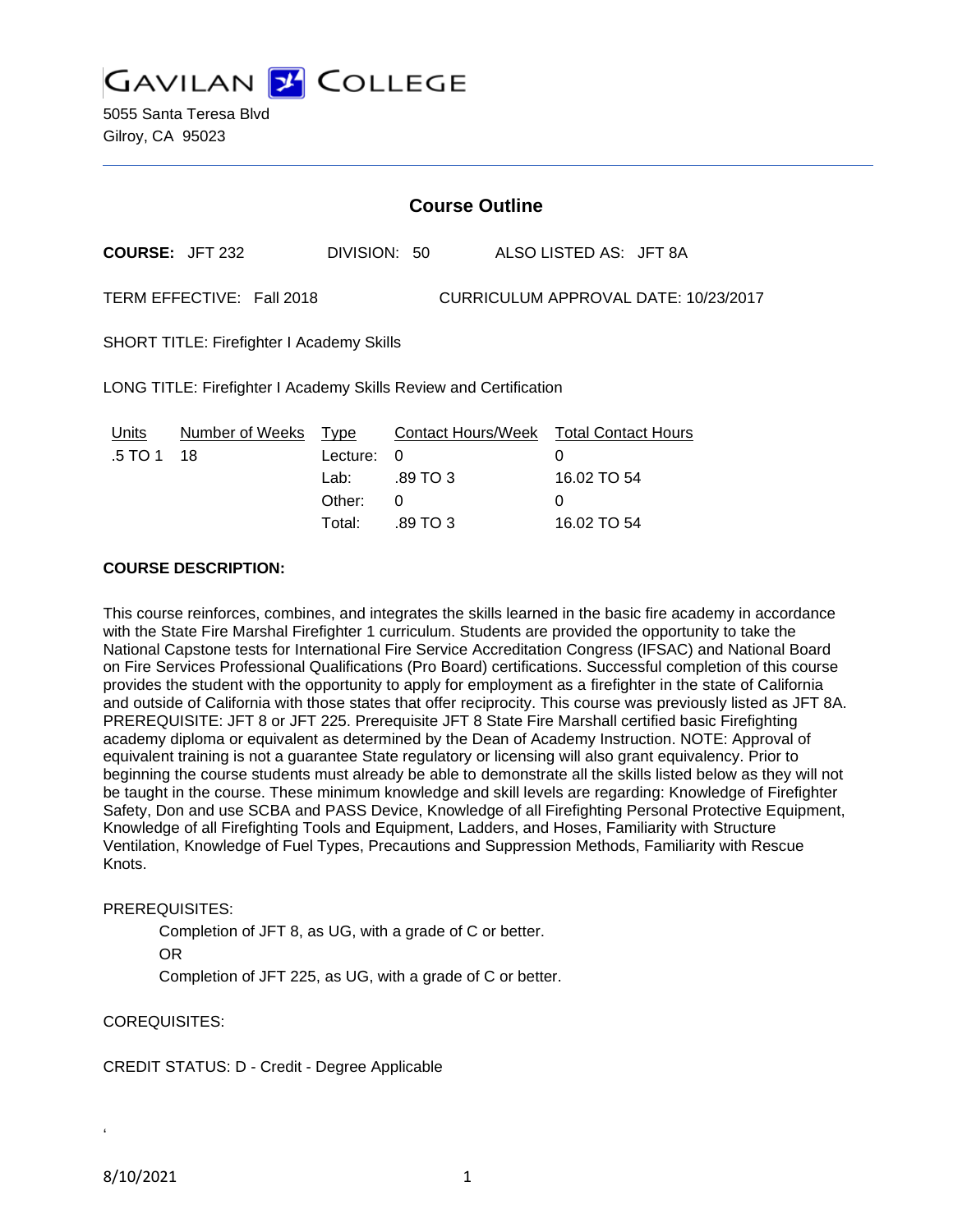#### GRADING MODES

P - Pass/No Pass

REPEATABILITY: N - Course may not be repeated

SCHEDULE TYPES:

04 - Laboratory/Studio/Activity

### **STUDENT LEARNING OUTCOMES:**

1. Demonstrate proper usage and preparation of Self Contained Breathing Apparatus and structural personal protective equipment for reuse.

Measure of assessment: Skills Demonstration

Year assessed, or planned year of assessment: 2017 Semester: Fall

2. Demonstrate proper procedures for loading, deploying, and advancing an attack line and deploying portable water tanks and the equipment necessary to transfer water and draft from them'Measure of assessment: Skills Demonstration

Year assessed, or planned year of assessment: 2017

Semester: Fall

3. Employ procedures to force entry through doors, windows, and walls using assorted methods and tools' Measure of assessment: Skills Demonstration

Year assessed, or planned year of assessment: 2017

### **CONTENT, STUDENT PERFORMANCE OBJECTIVES, OUT-OF-CLASS ASSIGNMENTS**

Curriculum Approval Date: 10/23/2017

I. AHJ regulations

- A. CSFM/IFSAC Firefighter 1 certification process
- B. Paperwork requirements
- C. Summative exam procedures.
- II. Integration and performance of comprehensive firefighting knowledge and skills
- A. Fire department operations
- 1. Departmental documents
- 2. Standard or code materials
- 3. Radio procedures.
- B. Personal protective equipment
- C. SCBA
- D. Building construction and related hazards
- 1. Utilities
- 2. Forced entry
- 3. Victim search and rescue.
- E. Ropes and knots
- F. Hand and power tools
- G. Fire behavior
- H. Water supply systems
- I. Hose lays
- J. Fire department ground ladders
- K. Fire attack and ventilation

8/10/2021 2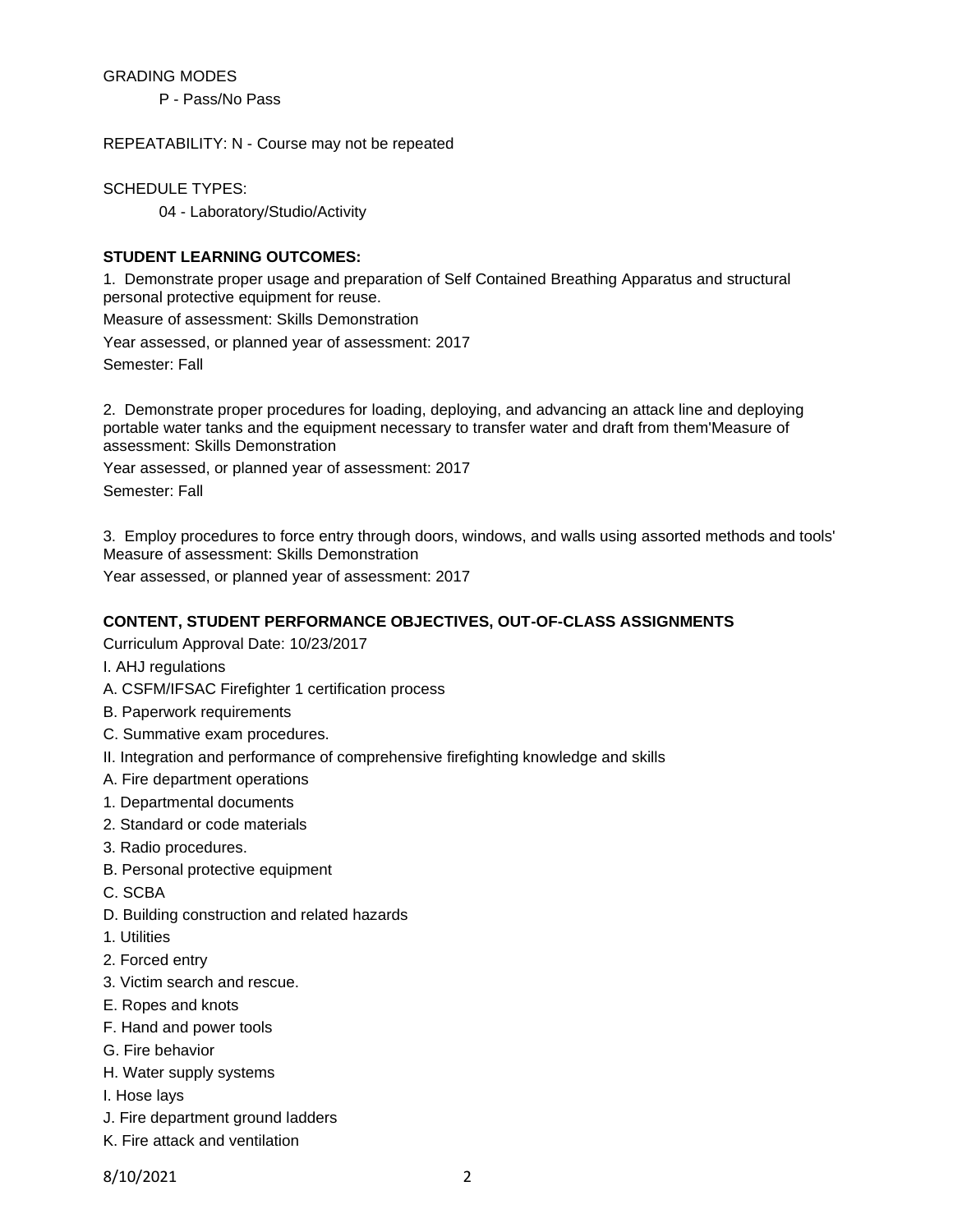- 1. Structure fires
- 2. Vehicle fires.
- L. Property conservation and overhaul
- 1. Charred material removal
- 2. Area of origin protection
- M. Firefighter safety and survival
- 1. Hazardous area exit
- 2. Safe havens

## **METHODS OF INSTRUCTION:**

Skills Demonstration, Class activities, Scenario Training, Lab

## **OUT OF CLASS ASSIGNMENTS:'**

Required Outside Hours: 8 Assignment Description: Reading from class text Required Outside Hours: 8 Assignment Description: Practice Skills

## **METHODS OF EVALUATION:**

Skill demonstrations Percent of total grade: 60.00 % Students will preform manipulative skills in accordance with the California State Fire Marshal approved skill sheets Objective examinations Percent of total grade: 40.00 % Successfully completing the California State Fire Marshal Written Examination

# **REPRESENTATIVE TEXTBOOKS:**

Required Representative Textbooks International Fire Service Training Association (IFSTA). Essentials of Fire Fighting and Fire Department Operations . IFSTA,2015. ISBN: 9780133140804 Reading Level of Text, Grade: 12 Verified by: Doug Achterman